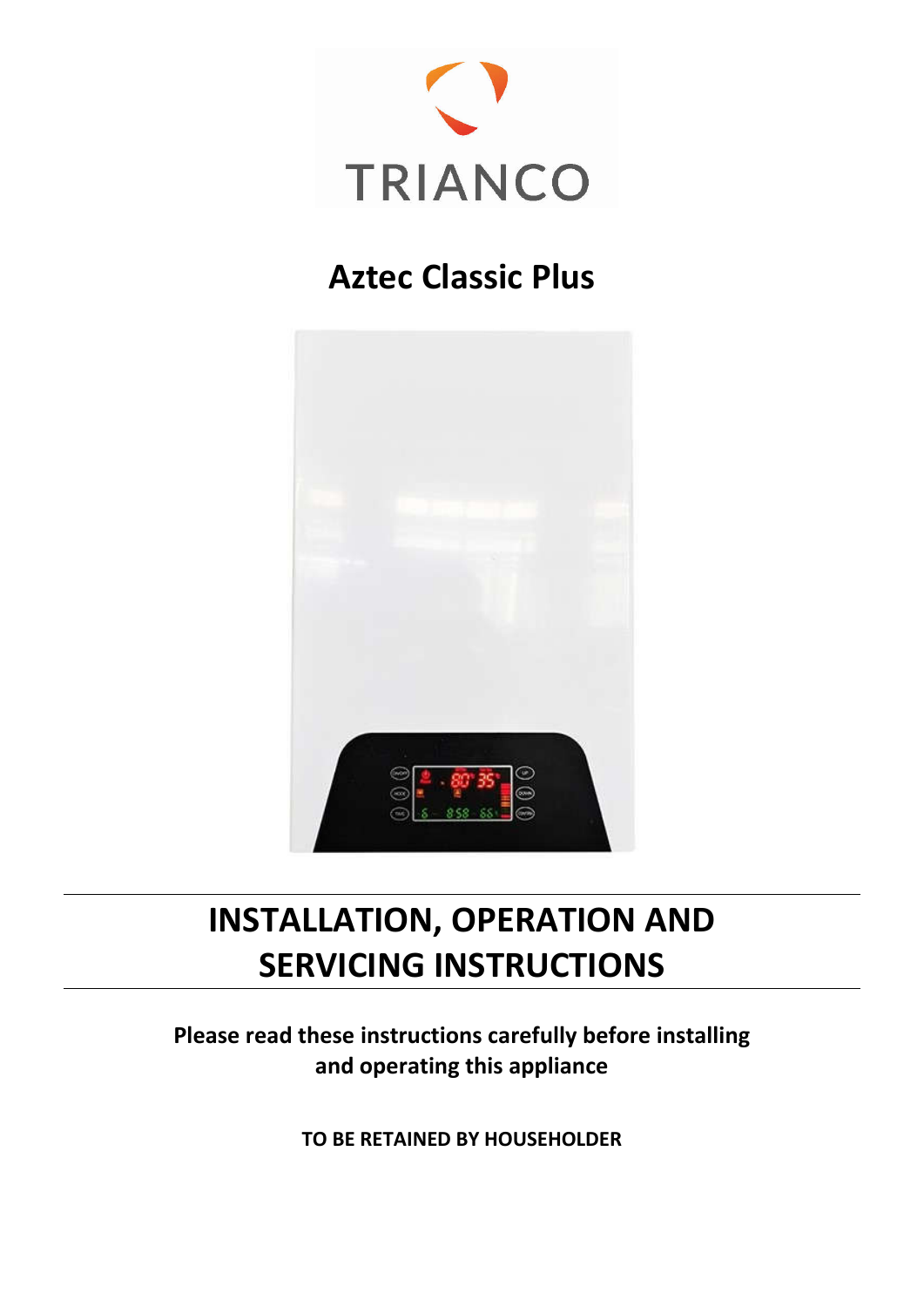#### **CONTENTS PAGE**

| <b>HEALTH AND SAFETY</b>                           | 3     |
|----------------------------------------------------|-------|
| PRE-INSTALLATION NOTES                             | 4     |
| <b>AFTER SALES SERVICE</b>                         | 5     |
| <b>IMPORTANT SAFETY NOTES</b>                      | 6     |
| <b>USER INSTRUCTIONS</b>                           | 7/8   |
| <b>FAULT FINDING</b>                               | 9     |
| <b>INSTALLATION - REGULATIONS</b>                  | 10    |
| <b>INSTALLATION - CLEARENCES &amp; VENTILATION</b> | 11    |
| <b>INSTALLATION - WATER SYSTEM</b>                 | 12    |
| INSTALLATION - EXPANSION VESSEL SIZING             | 13    |
| INSTALLATION                                       | 14    |
| <b>INSTALLATION - PIPEWORK LAYOUT</b>              | 15    |
| <b>INSTALLATION - WIRING</b>                       | 16    |
| <b>INSTALLATION - EXTERNAL CONTROLS</b>            | 17    |
| INSTALLATION - TECHNICAL DETAILS                   | 18    |
| <b>BOILER SPARES</b>                               | 19/20 |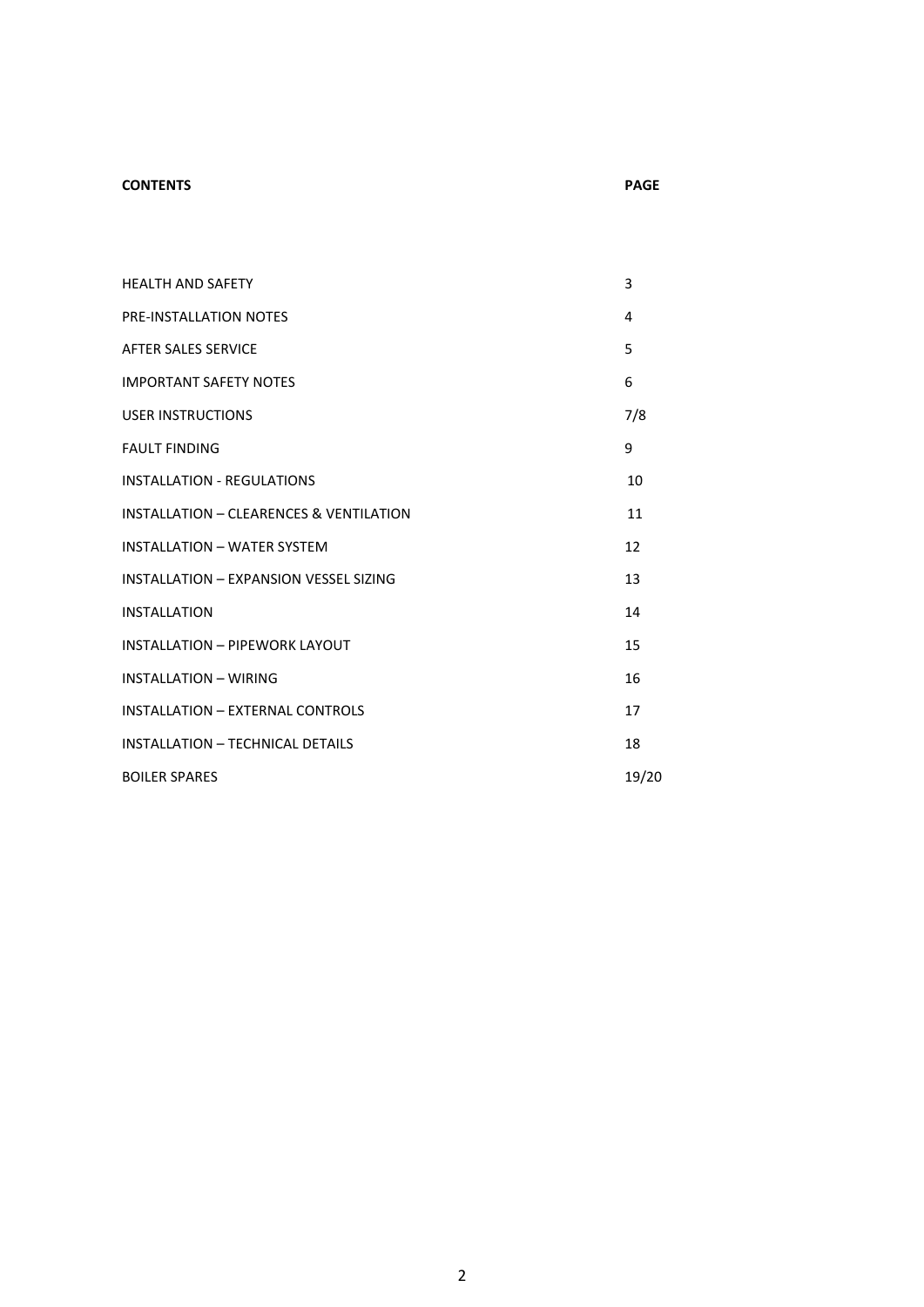### **HEALTH AND SAFETY**

#### **INFORMATION FOR THE USER, INSTALLER AND SERVICE ENGINEER**

Under the Consumer Protection Act 1987 and the Health and Safety at Work Act 1974, it is a requirement to provide information on substances hazardous to health (COSHH Regulations 1998).

TR Engineering takes every reasonable care to ensure that its products are designed and constructed to meet these safety requirements when the products are properly installed and used. To fulfil the requirements, products are comprehensively tested and examined before despatch.

When working on the appliance, it is the responsibility of the user or engineer to ensure that personal protective clothing or equipment appropriate to parts that could be considered hazardous or harmful is worn.

This appliance may contain some of the items below:

#### **Insulation and Seals**

Glass rope, mineral wool, insulation pads, ceramic fibre, and glass insulation.

When handling, avoid inhalation and contact with eyes. These may be harmful and cause irritation to the skin, eyes, nose, or throat. Use disposable gloves, face masks and eye protection.

After handling, wash hands and other exposed areas. When disposing of materials, limit dust and the risk of inhalation by using water spray. Ensure materials are securely wrapped.

Seek urgent medical attention if inhaled or ingested. Exposure to eyes and skin should be followed by immediate cleansing of the affected areas and medical attention if necessary.

#### **Glues, Sealants and Paints**

The glues, sealants and paints used present no known hazards when the appliance is used in the manner for which it is intended.

#### **Notes:**

a) Electrical safety checks should be carried out by a competent person.

b) It is a requirement of the guarantee and any extended warranty that an annual service is carried out by a competent person.

Installation Engineers Signature

Company Name (if applicable)

Company Address

Company Tel. No.

#### **Please read these instructions fully before installing this appliance. If in doubt seek expert advice**

**These instructions should be kept in a place close to the appliance for easy reference.**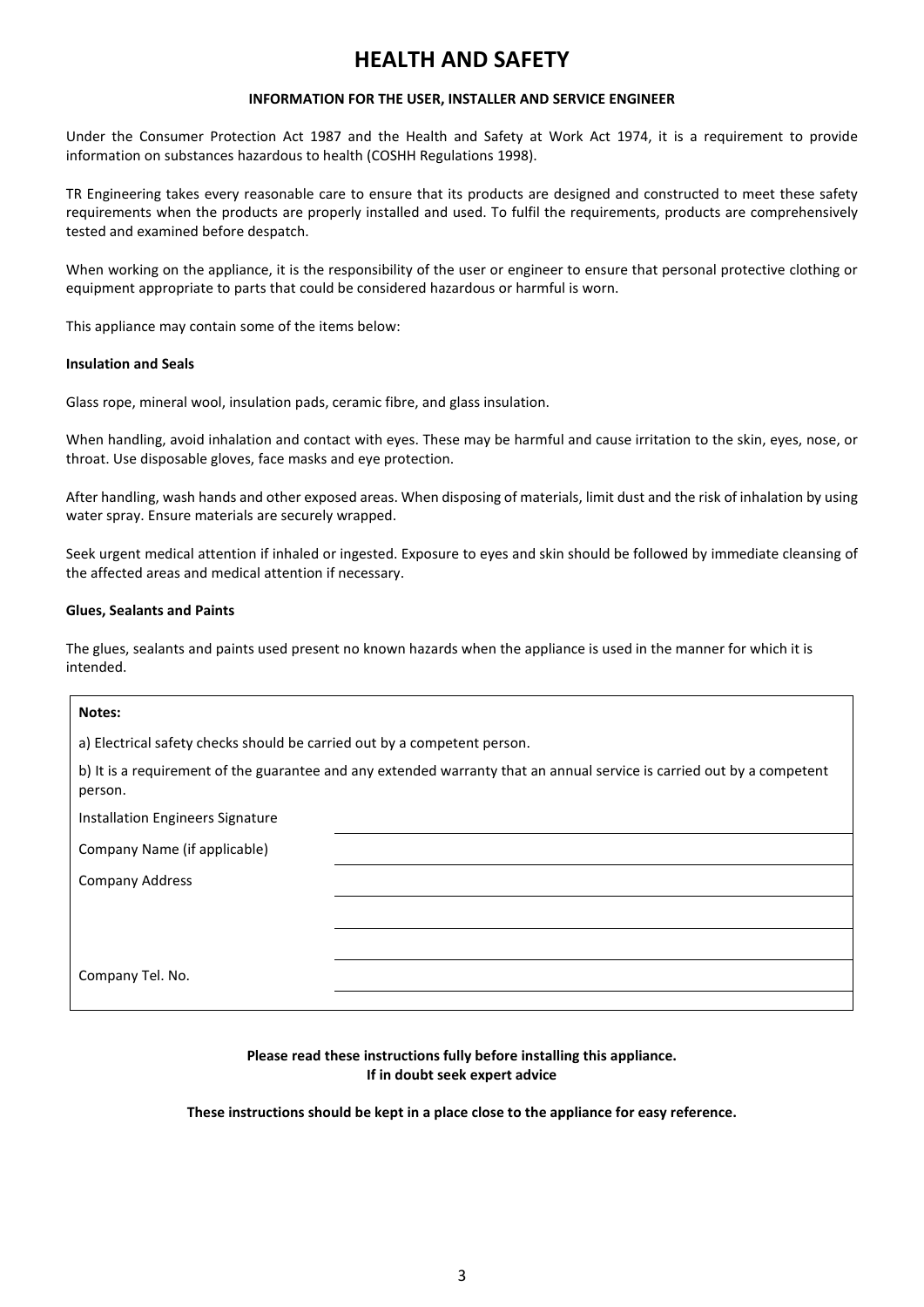### **IMPORTANT PRE-INSTALLATION NOTES**

Before installation, it is imperative that the following guidelines are heeded to ensure the trouble-free and efficient operation of the boiler:

#### **Ventilation and Siting**

When siting the boiler in a confined space it is essential that adequate ventilation be provided. This will ensure that air can circulate freely around the appliance keeping down the ambient temperatures. Refer to Ventilation requirements (Page 11) for further details.

Ensure that the area surrounding the boiler is kept free of items which would impede the good ventilation of the appliance (e.g., towels, linen, etc).

When siting the boiler, consider the potential requirement for future servicing. Enough space should be provided at the front of the boiler to enable an engineer to adequately service and/or replace items such as the PCB or heat exchanger. Space should also be available for the removal of the front casing panel. Please refer to siting information (Page 11) for clearance dimensions. The boiler must be sited vertically and away from strong magnetic fields.

#### **Power Supply and Wiring**

The power supply to the premises must meet the minimum requirements of the unit being installed, with special attention paid to the supply current, cable size, and RCD recommendation. The supply voltage to the appliance must never drop below **207 Volts**.

#### **System**

Isolation valves must be fitted on both the flow and return pipe work. These are useful as from time to time the boiler may require draining of water, and the lengthy drawing-off process can be avoided by the astute placement of these valves. Ensure that any isolation valves are open before first use, and that the system is full of water.

#### **IMPORTANT:**

#### **General Information:**

To keep your boiler running efficiently DO NOT OBSTRUCT OR COVER any ventilation air inlet on the appliance or the compartment where it is installed.

To keep the casing clean, switch 'OFF' the boiler at the electrical supply, and simply wipe with a damp cloth. DO NOT use abrasive cleaning fluids as this may damage the stove enamel paintwork.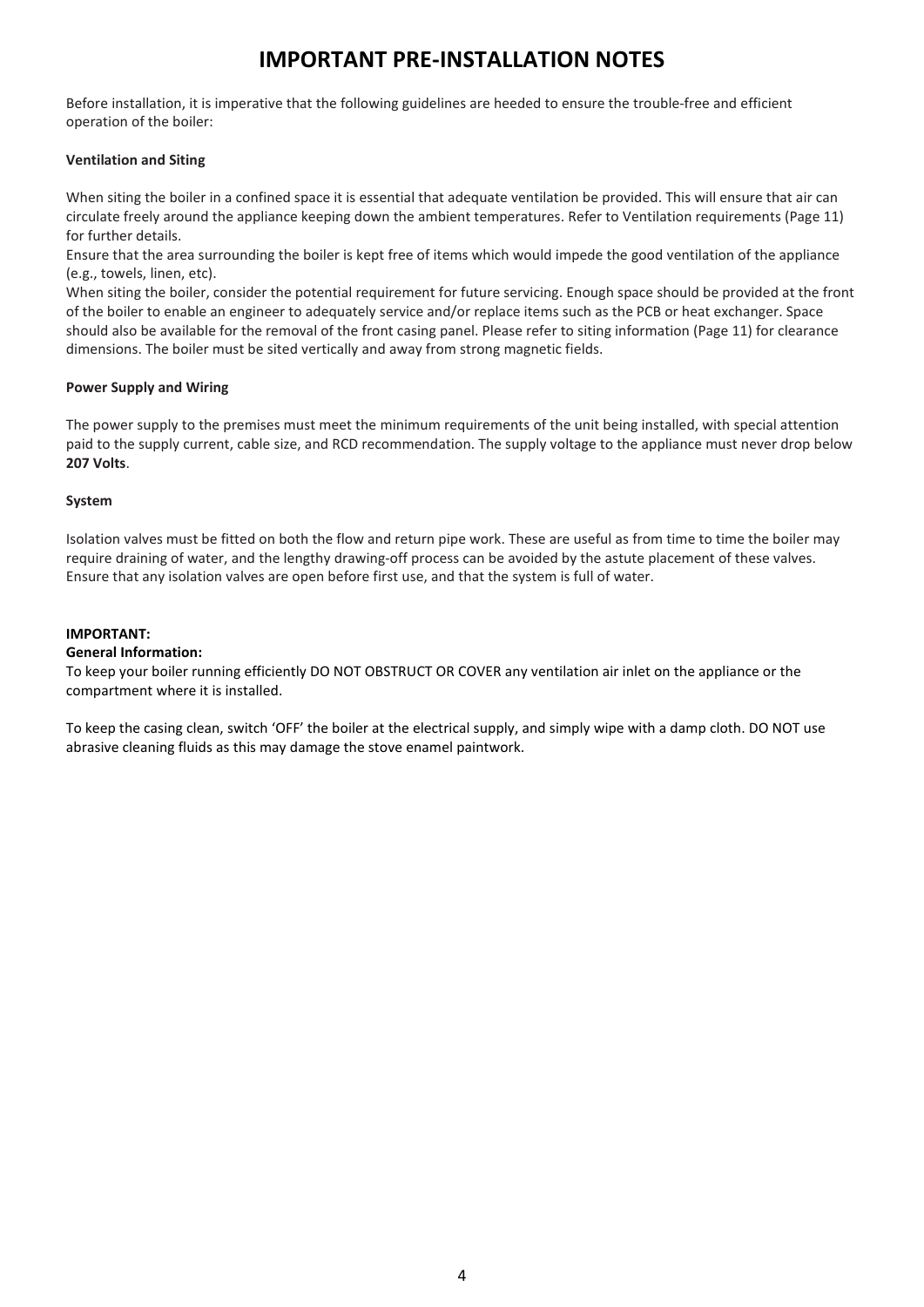### **TR ENGINEERING LTD CUSTOMER AFTER SALES SERVICE INFORMATION**

#### **A step-by-step guide to reporting a fault with your appliance.**

A qualified field SERVICE ENGINEER is available to attend a breakdown or manufacturing fault occurring whilst the appliance is under warranty.

The appliance must be made available for service during normal working hours, Monday to Friday (no weekend work or bank holidays accepted).

#### **A charge will be made where:**

- Our Field Service Engineer finds no fault with the appliance.
- The cause of a breakdown is due to other parts of the plumbing/heating system or with equipment not supplied by TR Engineering Ltd.
- Where the appliance falls outside the warranty period (see terms and conditions enclosed).
- The appliance has not been correctly installed, as recommended (see installation, operating and servicing instructions.)

#### **NOTE: Over 50% of all service calls made are found to have no appliance fault.**

#### **What to do in the event of an appliance fault or breakdown:**

**Step 1:** Always contact your installer in the first instance, who must thoroughly check all his work PRIOR to requesting a service visit from TR Engineering LTD.

**Step 2:** If your appliance has developed an in-warranty fault your installer should contact TR Engineering LTD for assistance from site.

#### **What happens if my Installer/engineer is unavailable?**

**Step 3:** Contact TR Engineering LTD. We will provide you with the name and telephone number of our Service Agent. However, a charge may apply if the fault is not covered by the appliance warranty (payment will be requested on site by our independent Service Agent).

#### **PLEASE NOTE: UNAUTHORISED INVOICES FOR ATTENDANCE AND REPAIR WORK CARRIED OUT ON THIS APPLIANCE BY ANY THIRD PARTY WILL NOT BE ACCEPTED BY TR ENGINEERING LTD**

**Register your boiler online - www.trianco.co.uk/product-registration**

#### **SERVICE CENTRE AND TECHNICAL SUPPORT**

Tel: 0114 257 2300 Fax: 0114 257 1419

Hours of Business Monday to Thursday 8.30am - 5pm Friday 8.30am - 2.30pm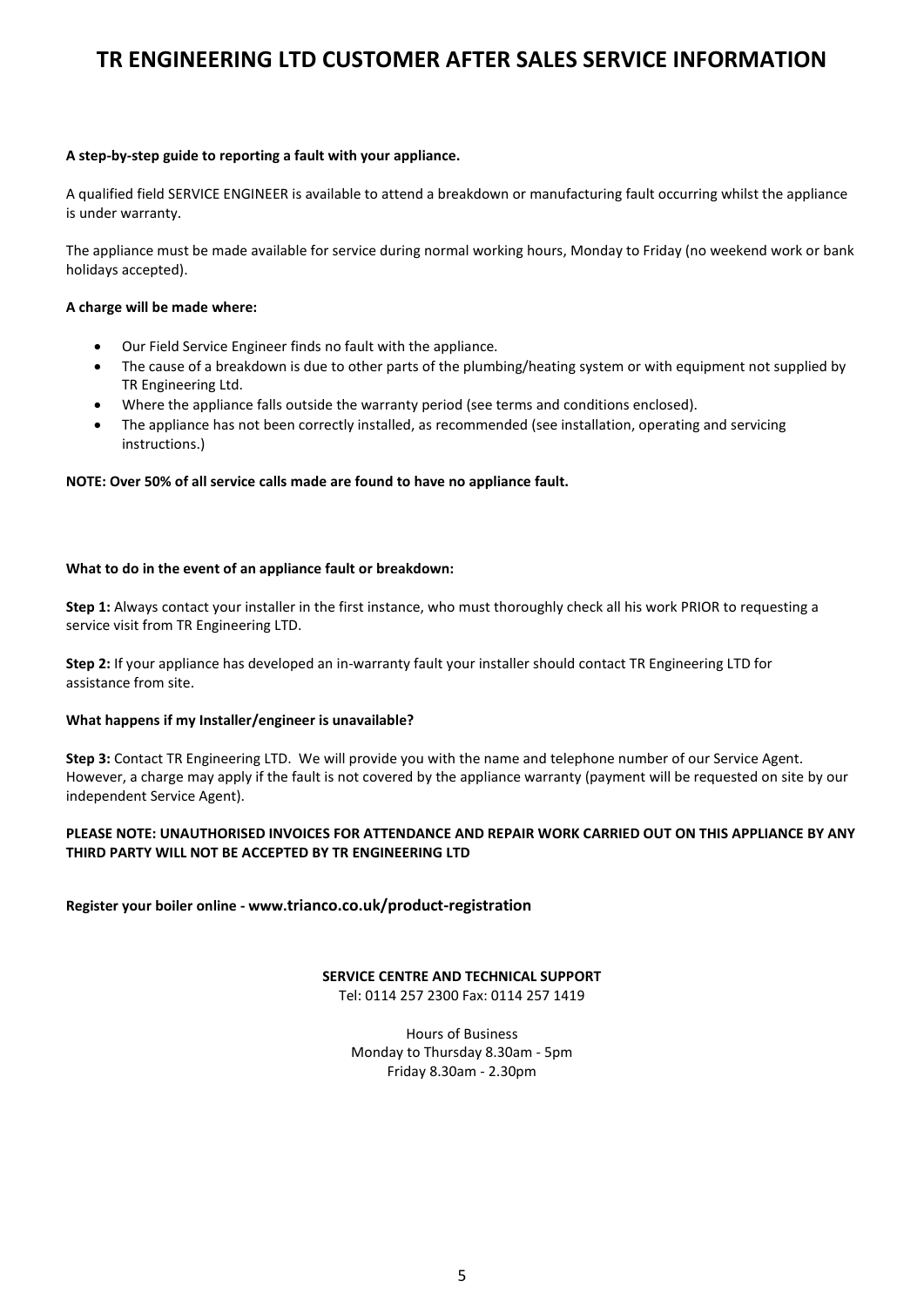### **IMPORTANT SAFETY NOTES**

#### **INTRODUCTION**

The Aztec Classic Plus is a wall mounted electric central heating boiler designed with smaller properties in mind. Access is required to the front of the boiler for servicing. Once the boiler is switched on it is fully controlled by an automatic management system which monitors the safety and running functions of the boiler. Designed to work on a fully pumped wet system only. The boiler produces hot water by passing water over electric heating elements housed in an insulated heat exchanger.

The boilers incorporate inverter constant temperature technology which automatically adjusts output to match demand.

#### **Read these instructions before installing your boiler.**

The heating system must comply with the latest editions of British Standards 5449 and The Building Regulations, and Electrical Wiring Regulations BS 7671.

- 1. Always switch OFF the electrical supply before removing the cover.
- 2. If any part of the boiler is modified, then the warranty will be invalidated.

We recommend that you keep these instructions in a place near your appliance for easy reference.

#### **The Trianco Aztec Classic Plus wall Mounted Boiler has been designed to conform to European Directive/Standards EN60335-1:2002 +A15:2011, EN60335-2-35:2002 inc Amd 1, EN55014-1:2006 +A1:2009, EN55014-2:1997 +A2:2008.**

### **THE PERSON(S) WHO INSTALLS THIS APPLIANCE, SERVICES OR CARRIES OUT ANY REMEDIAL WORK, I.E. ELECTRICAL FAULT FINDING, MUST HAVE SUITABLE ENGINEERING QUALIFICATIONS.**

### **WARNING: DO NOT SWITCH ON THIS APPLIANCE IF THERE IS ANY POSSIBILITY THAT THE WATER MAY BE FROZEN.**

#### **THE INSTALLATION OF THIS APPLIANCE MUST MEET THE REQUIREMENTS OF THE CURRENT ISSUE FOR ELECTRICAL INSTALLATIONS IEE WIRING.**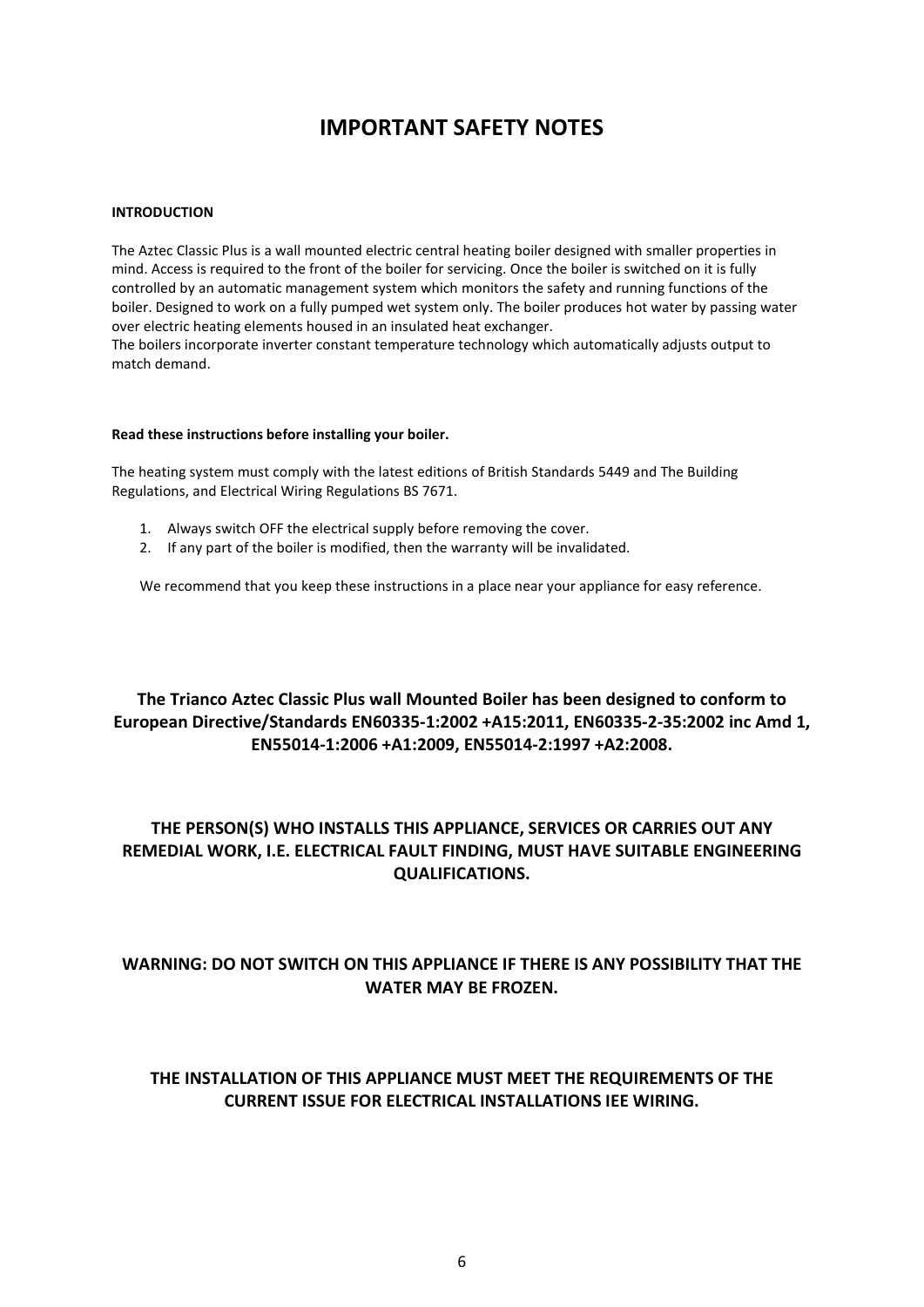### **USER INSTRUCTIONS**

The Trianco Aztec Classic Plus boiler has been designed and constructed to give years of trouble-free service and these instructions are provided to assist you in obtaining the best performance with the least trouble and cost.

The boiler is fully automatic in operation and requires little attention other than the setting of the thermostat and any external system controls such as a room thermostat.

#### **IMPORTANT**

#### **DO NOT COVER OR BOX IN YOUR BOILER WITHOUT MAKING SUITABLE PROVISION TO ALLOW AIR TO CIRCULATE FREELY AROUND THE APPLIANCE**

#### **WARNING: DO NOT ATTEMPT TO SWITCH ON THE BOILER IF THERE IS ANY POSSIBILITY THAT THE WATER INSIDE THE HEAT EXCHANGER IS FROZEN**

Before turning the boiler on, ensure the system is full of water and all valves fitted to the system are open.

Switch on the power supply, display will illuminate. Observe any error codes – Refer to table on Page 9.

#### **Boiler Multi-Function Display**



Press ON/OFF button to turn boiler on – Standby.

#### **In Standby Mode**

Set temperature, outlet temperature, room temperature control and time are illuminated.

#### Setting Boiler Thermostat

Press the UP/DOWN keys to adjust temperature. 30°C - 80°C Press the confirm key to save.

#### Heating return difference Temperature setting

In standby press the mode key once, screen shows CH, press UP/DOWN keys to choose temperature between 5°C - 30°C Press Confirm to save.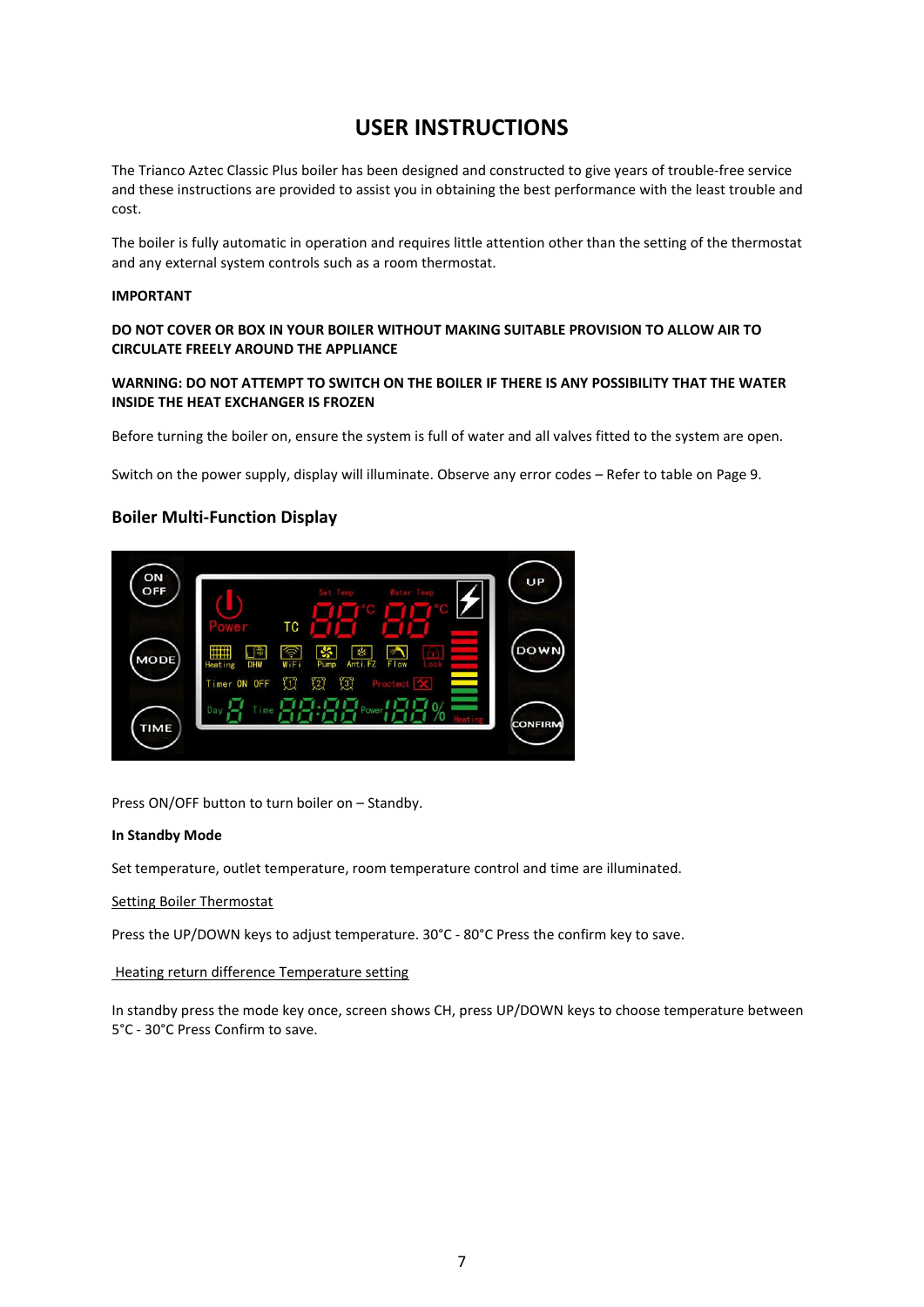### **USER INSTRUCTIONS**

#### **In Standby Mode**

#### Setting Day of Week

Press Mode Four times – Day of Week Flashes, Use UP/DOWN keys to set current Day Number. 1 – 7 Press "Confirm" to store.

#### Setting Time

Press Mode Twice – Hours Flashes, Use UP/DOWN keys to set hours. Press mode again. Use UP/DOWN keys to set minutes. Press Confirm to store.

#### Turning OFF the built in Timer.

Press and hold the TIME button, 3-time clocks will flash, Press confirm when clocks disappear from screen. Timer is now OFF.

#### **In Run Mode**

Pressing "Time" will cycle between Manual ON/OFF and Timed. Programmed times must be set using the Wi-Fi thermostat, see separate instructions supplied with the thermostat.

#### **Fault Deletion Function**

When a fault code shows on the display press the Confirm key to clear the fault.

#### **Child Lock**

Press "CONFIRM" for 5 Seconds, all keys are locked until "CONFIRM" is pressed again for 5 seconds.

#### **Frost Protection**

In Standby the boiler will monitor the real time water temperature.

If the water temperature is < 5°C the boiler will run automatically until the water temperature has reached 15°C. The heating element will turn off, the pump will continue to run for 5 Minutes.

#### **Cleaning Casings**

Use hot soapy water applied with a damp cloth for the enamel, then dry with a soft dry cloth.

#### **Simple Maintenance**

Ensure that the natural ventilation around the boiler is not obstructed. If fitted in a compartment, ensure all ventilation grilles are clear.

The boiler has built in over temperature protection. If the water temperature exceeds 140°C the limit thermostat will activate, and the screen will be blank. The thermostat will require re-setting by a qualified person.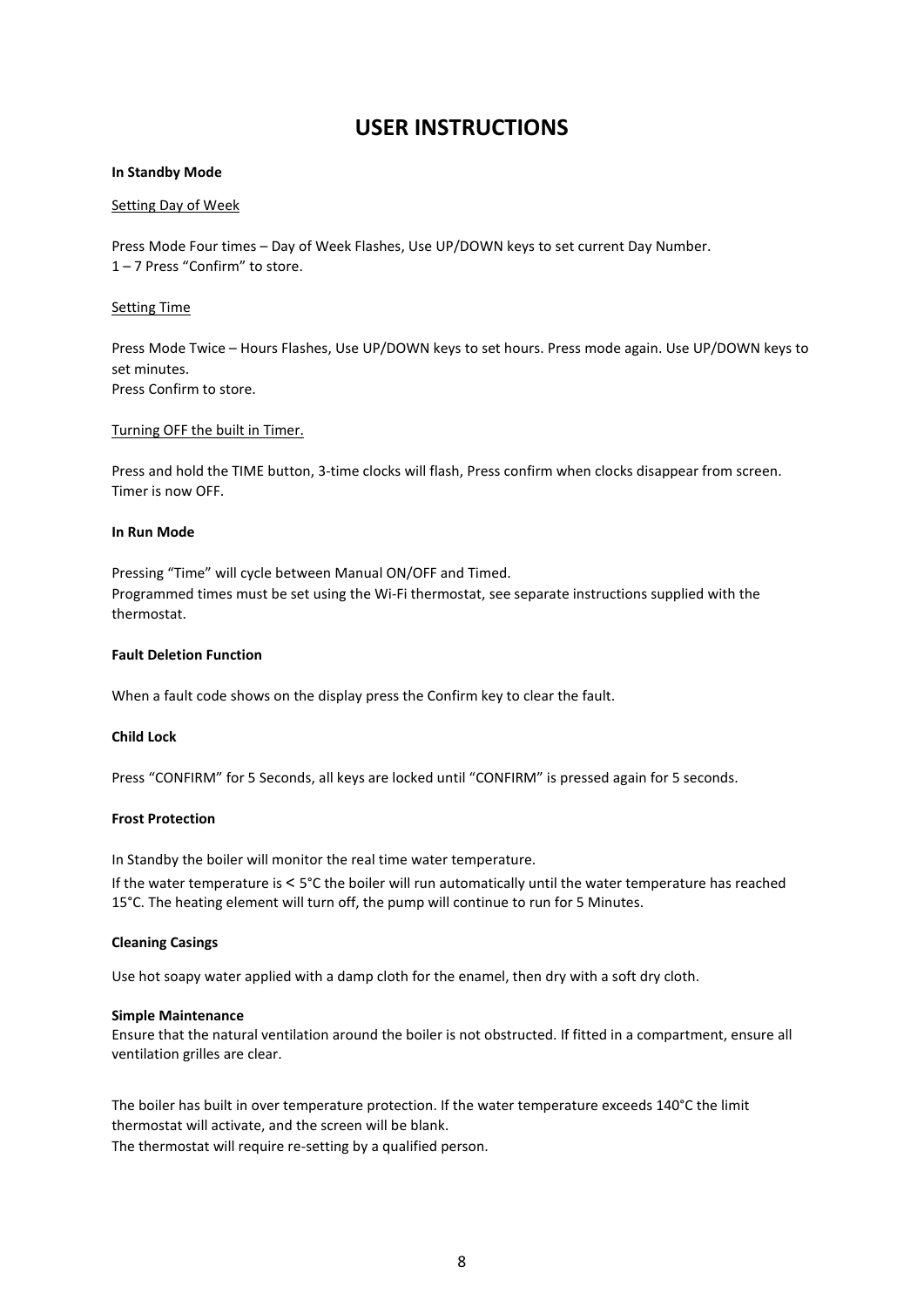### **FAULT FINDING**

## **Information codes**

| Code           | <b>Protection Function</b>                               | <b>Description</b>                                                                                                                      |                                                                                                                                                                                                            |
|----------------|----------------------------------------------------------|-----------------------------------------------------------------------------------------------------------------------------------------|------------------------------------------------------------------------------------------------------------------------------------------------------------------------------------------------------------|
| E <sub>2</sub> | <b>Current leakage</b>                                   | Moisture on circuit board or the<br>boiler has condensation internally                                                                  | Qualified engineer to remove<br>cover and dry/inspect circuit<br>board                                                                                                                                     |
| E3             | <b>Water temperature</b><br>sensor                       | Sensor is short circuit or open circuit                                                                                                 | <b>Check sensor connection. Check</b><br>sensor cable and replace if<br>required                                                                                                                           |
| E <sub>9</sub> | <b>Antifreeze fault</b>                                  | Heating water temperature is too low                                                                                                    | If the pipework is frozen the<br>boiler will not be able to work.                                                                                                                                          |
| <b>EC</b>      | <b>Display Disconnected</b><br>with PCB                  | <b>Display Disconnected with PCB</b>                                                                                                    | <b>Check whether the cable</b><br>between the display and the<br>PCB is broken or whether the<br>plug is loose.                                                                                            |
| F1             | <b>Dry Fire Protection</b>                               | No water flow                                                                                                                           | Fill system and vent<br>Press and hold TIME key for 6<br>seconds to re-set                                                                                                                                 |
| F4             | <b>Low Water Pressure</b>                                | System is low on water                                                                                                                  | Fill to correct pressure using<br>filling loop                                                                                                                                                             |
| F <sub>6</sub> | <b>No water Flow</b>                                     | Air in the system, no water or water<br>pump not working, pump is blocked,<br>water flow switch blocked, water<br>flow switch is faulty | Vent system. Check system<br>pressure. Check pump and flow<br>switch for blockage/operation                                                                                                                |
|                | <b>External earth leakage</b><br>protector trip<br>(RCD) | Display screen does NOT light up.                                                                                                       | Check whether the leakage<br>protector is damaged and<br>replace it.<br>Check whether the heater has<br>leakage,<br>Check whether there is leakage<br>situation in the external input<br>power wires       |
|                | Dry burning<br>temperature controller<br>trip            | Display screen does NOT light up.                                                                                                       | Check whether the temperature<br>controller trips. If it trips, press<br>the reset button<br>Check whether the waterway is<br>blocked. Clean and unblock the<br>pipeline.<br>Check the flow of water pump. |
|                | <b>No heating</b>                                        | <b>Equipment temperature does NOT</b><br>rise.                                                                                          | Water temperature setting too<br>low.<br>2. Return temperature setting<br>too high.<br>3. Timing and opening.<br>4. Indoor temperature control<br>setting too low.                                         |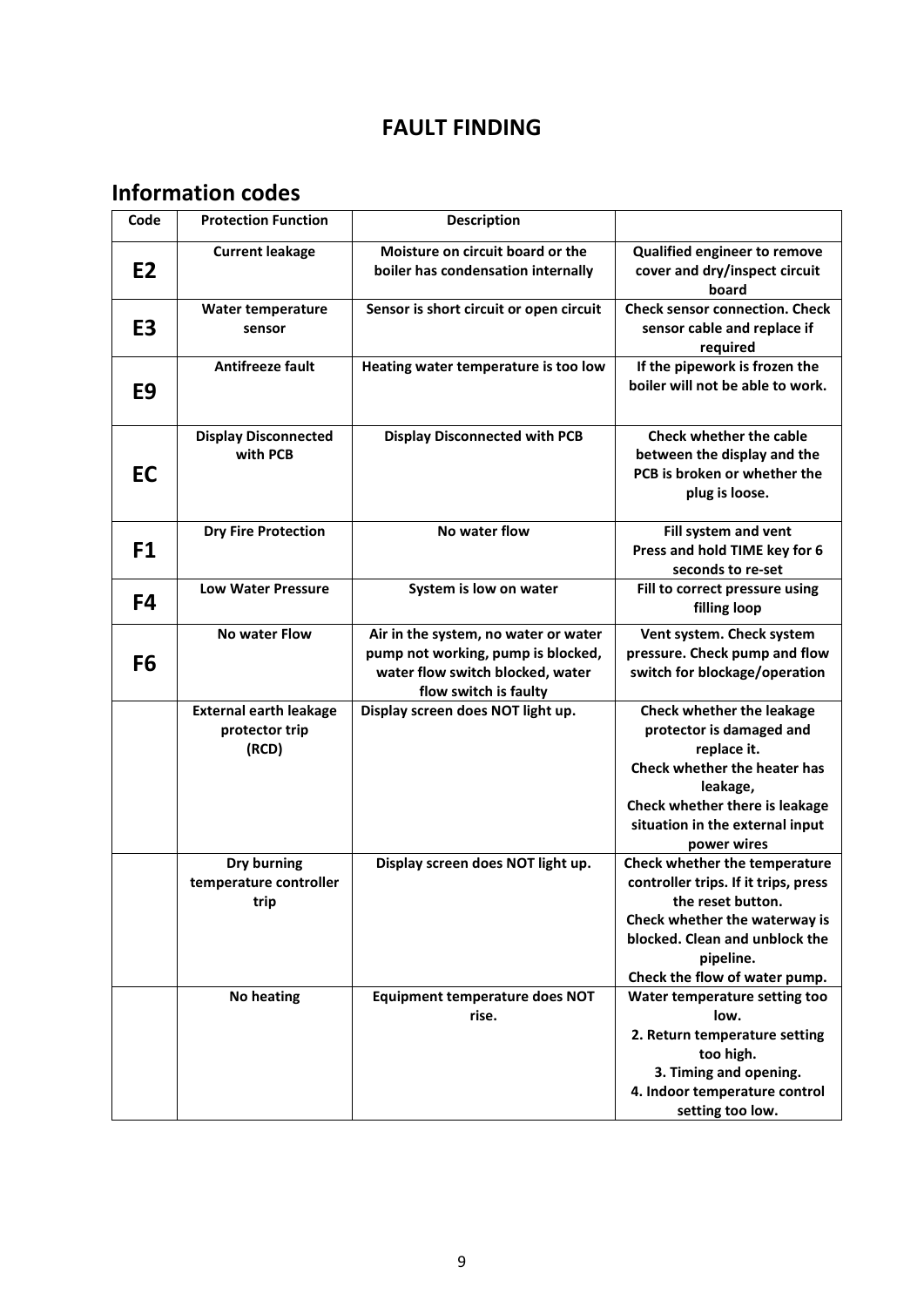#### **INSTALLATION Regulations**

Installation of the boiler must comply with the following British Standards and Regulations:

BS5449 – Forced circulation hot water central heating systems. BS7074-Part 1: Code of practice for sealed water systems.

The Building Regulations: Part 'L' (Northern Ireland) Current I.E.E. Regulations Local water undertaking By-laws.

#### **Health and Safety at Work Act**

The installer should be aware of his responsibilities under the Act and provide where necessary, appropriate protection for persons carrying out the installation. In the interests of safety, a competent engineer should install the boiler and all wiring must be carried out in accordance with current IEE regulations.

#### **IMPORTANT**

#### **ALL ELECTRICAL WORK MUST BE CARRIED OUT BY A QUALIFIED ELECTRICAL ENGINEER TO CURRENT IEE WIRING REGULATIONS.**

#### **UNPACKING THE BOILER**

Carefully open the boiler carton, remove boiler and place in a safe place until required.

#### **NOTE: ALWAYS STORE THE BOILER IN A DRY PLACE PRIOR TO FITTING.**

#### **SITING THE BOILER**

#### **IMPORTANT: NOT TO BE INSTALLED IN A SHOWER COMPARTMENT OR BATHROOM**

Ensure adequate clearance is allowed for making water connections. Access is required to the front of the boiler for servicing. The boiler must also be fitted in a dry well-ventilated position, which is not subject to adverse temperature conditions. (See ventilation requirements).

Care should be taken when siting the appliance to make sure adequate access is available for future servicing of the appliance. Please note that the PCB and heat exchanger assembly may require removal during such times.

The front cover is held in position by four Phillips Head screws, two at the top and two at the bottom. Clearance at the top and bottom of the boiler should be adequate to allow access with a small Phillips screwdriver.

#### **When removing the cover please unplug the cable between the display and main circuit board.**

The boiler must be mounted on a suitable wall capable of bearing the weight of the boiler. Utilise all 6 fixing points on top and bottom fixing brackets.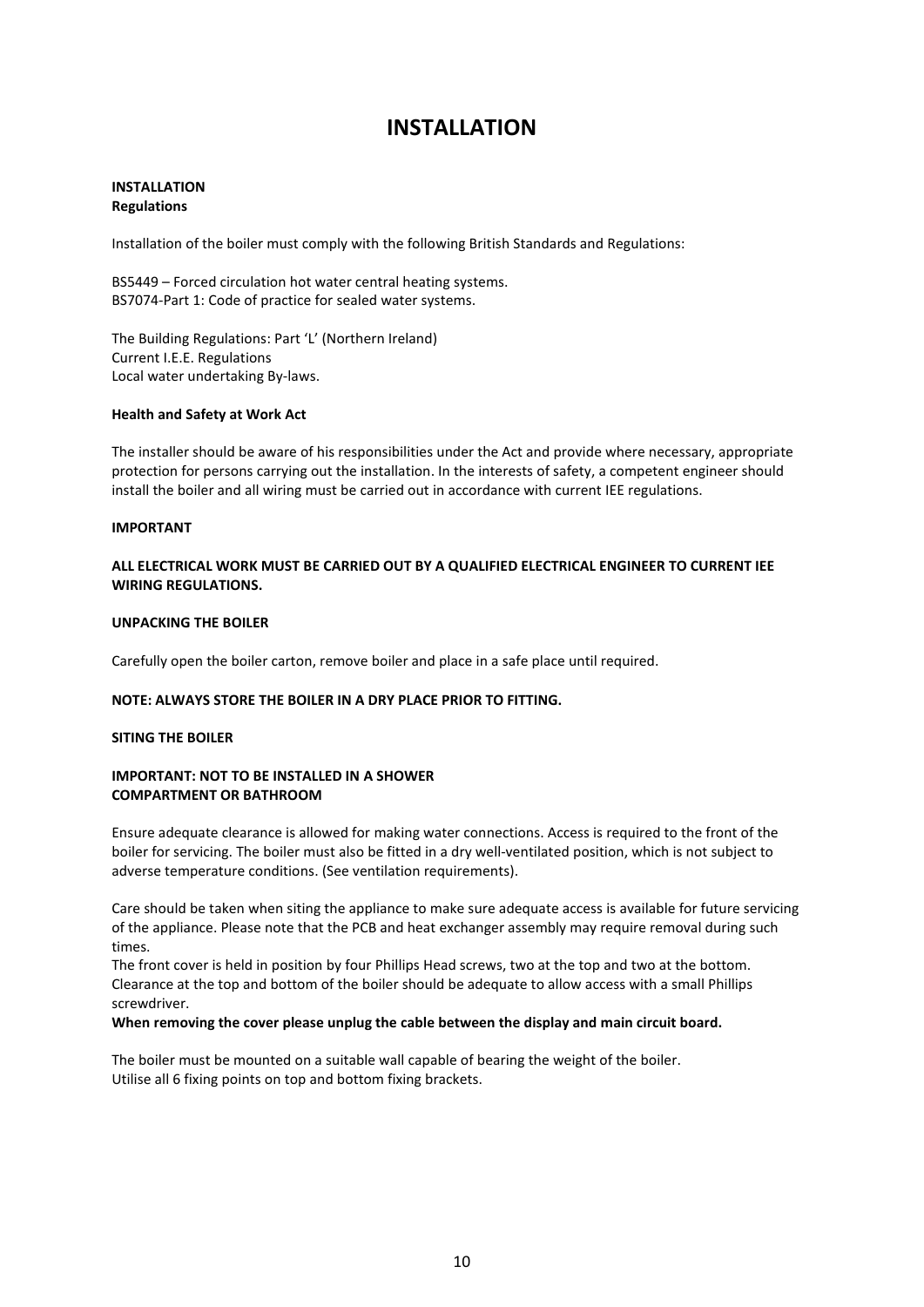#### **Clearances**

Please allow adequate clearance in front of the boiler for servicing and end user access.



#### **VENTILATION REQUIREMENTS**

If the appliance is to be fitted in a confined space or compartment it is a requirement that adequate ventilation be provided to prevent the overheating of the boiler controls. Aeration of 110 cm² will be required to the compartment, in both high and low positions.

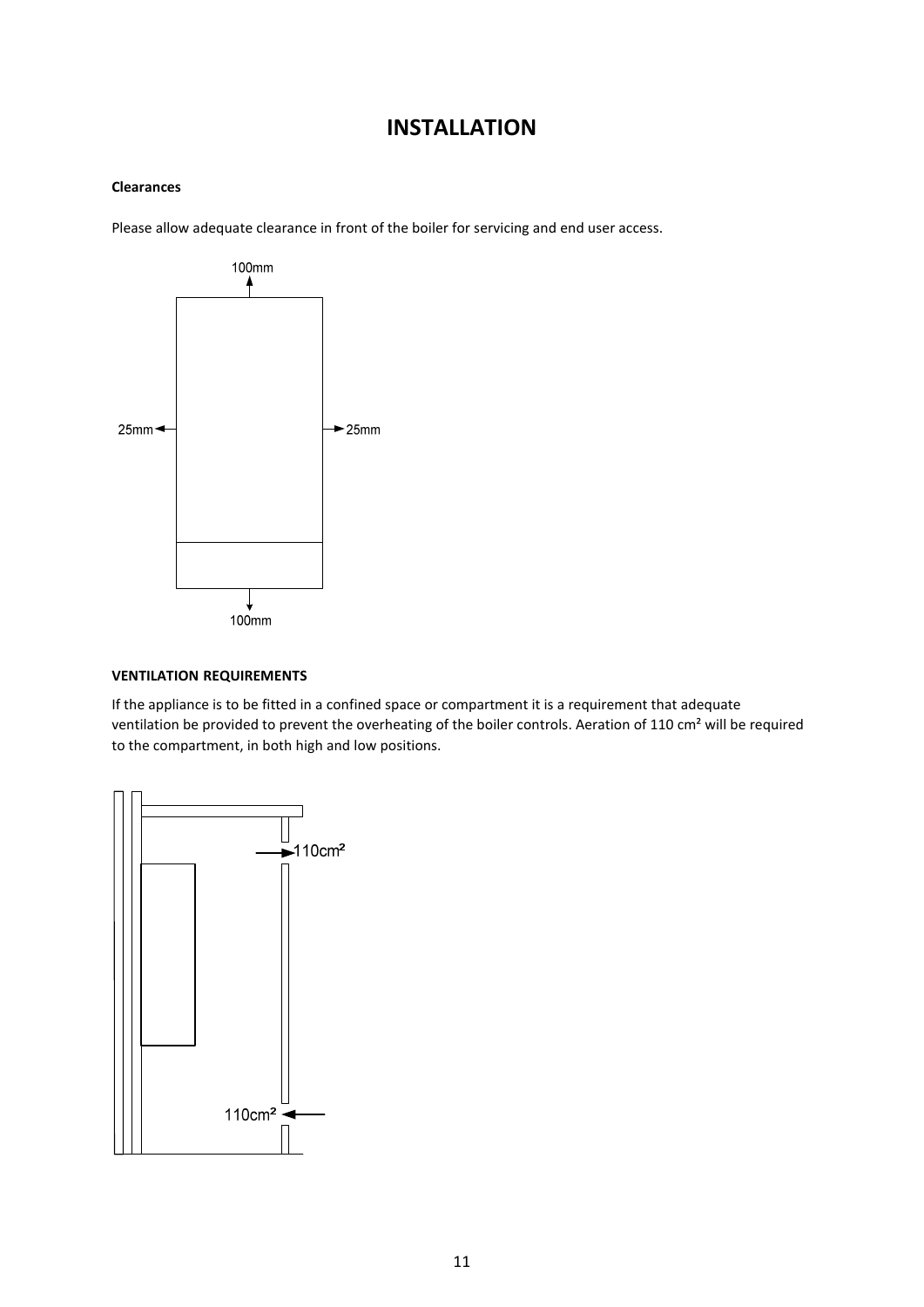#### **WATER SYSTEM**

The installation must comply with the requirements of the following codes of practice.

BS 5449 Part 1 Forced Circulation Hot Water Systems BS 7074 Part 1 Code of Practice for Sealed Water Systems. BS 7593 Treatment of water in domestic hot water central heating systems.

#### **Isolation valves must be fitted.**

The water system must be thoroughly flushed out before adding inhibitor to BS 7593: 1992 treatment of water in central heating boiler.

Fill the system. Vent all air from system. Vent Pump. Clear any air locks and examine the system for water leaks.

#### **IMPORTANT: ENSURE ALL SERVICE VALVES ARE IN AN OPEN POSITION.**

#### **IMPORTANT: THIS BOILER IS TO BE FITTED ON FULLY PUMPED SYSTEMS ONLY.**

#### **SEALED WATER SYSTEM REQUIREMENTS**

The installation must comply with the appropriate requirements of the current issue of BS4814, BS5449, BS6798 and BS7074 Part 1 and 2.

#### Safety Valve

A 3-bar safety valve must be fitted. The drain must be routed to the outside of the building. The drain must not discharge above an entrance or a window or any public access area, be clear of any electrical fittings and positioned so that any discharge can be seen.

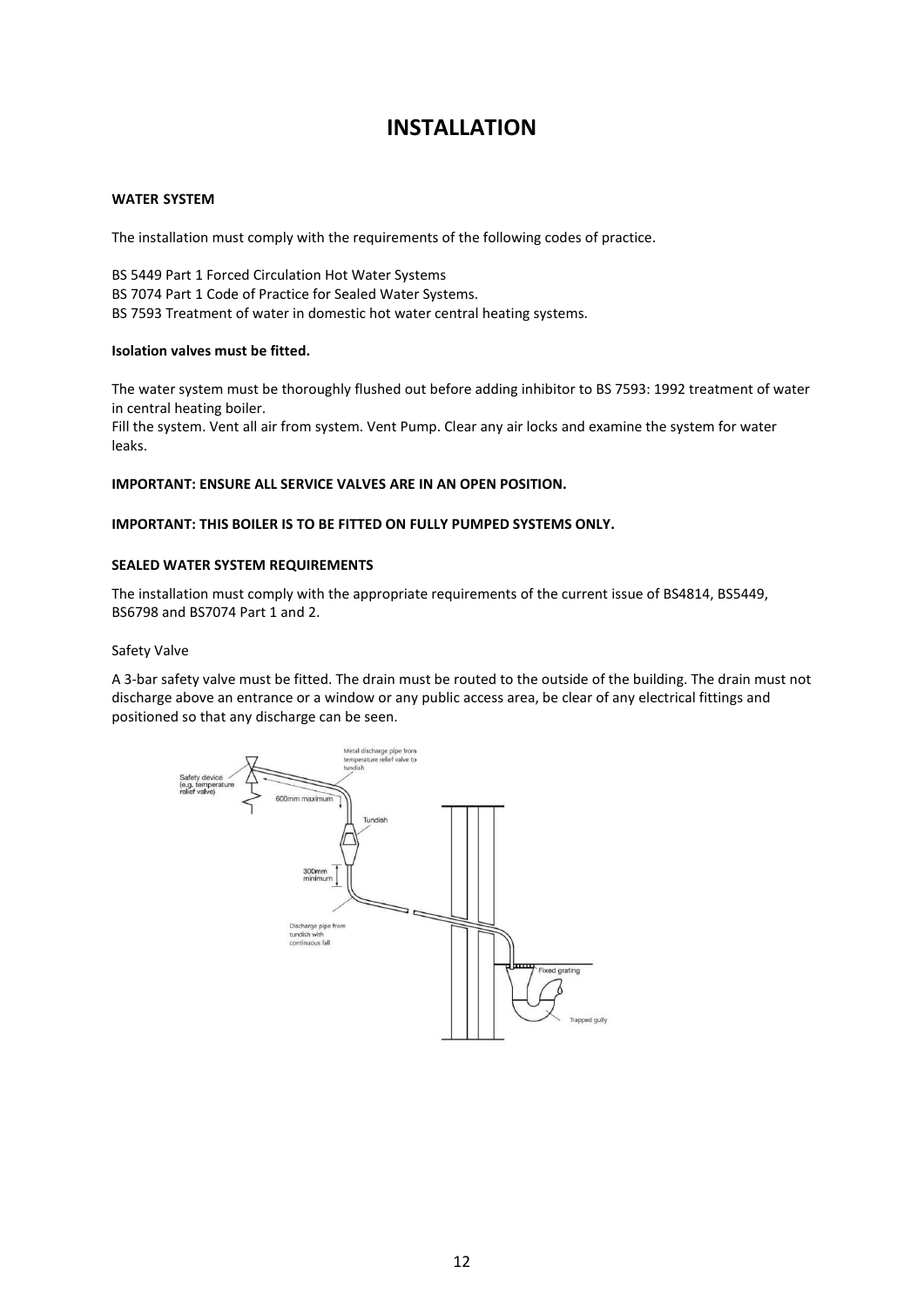#### **Sealed System Expansion Vessel Capacity**

A diaphragm type expansion vessel, conforming to the current issue of BS4814 will be required. The expansion vessel must be connected to the systems at a point close to the inlet side of the circulating pump. The expansion vessel volume depends on the total water system volume and the initial system design pressure. For any system, an accurate calculation of vessel size is given in the current issue of BS5449 and BS7074 Part 1. The water content of the boiler is given in the technical specification. Note a higher initial design pressure requires a larger volume expansion vessel.

The charge pressure must not be less than the static head of the system, which is the highest point of the system above the expansion vessel.

#### **NOTE: Failure to ensure the correct vessel size could result in premature failure of the expansion vessel which in turn may adversely affect other components in the system i.e., circulating pump and diverter valve.**

#### **Capacity of Expansion Vessel**

Where design information is not complete the following chart can be used for selecting the size of the vessel, it should be noted that the size given in the table take account of fault conditions.

| Safety valve setting (bar gauge)                         | 3 Bar                 |      |      |  |
|----------------------------------------------------------|-----------------------|------|------|--|
| Vessel charge and initial system pressure (bar<br>gauge) | 0.5                   | 1.0  | 1.5  |  |
| Total water content of system (litre)                    | Vessel volume (litre) |      |      |  |
| 25                                                       | 2.3                   | 3.3  | 5.9  |  |
| 50                                                       | 4.7                   | 6.7  | 11.8 |  |
| 75                                                       | 7.0                   | 10.0 | 17.7 |  |
| 100                                                      | 9.4                   | 13.4 | 23.7 |  |
| 125                                                      | 11.7                  | 16.7 | 29.6 |  |
| 150                                                      | 14.1                  | 20.1 | 35.5 |  |
| 175                                                      | 16.4                  | 23.4 | 41.4 |  |
| 200                                                      | 18.8                  | 26.8 | 47.4 |  |

#### **System Temperature**

The normal running temperature of the heating system is 75°C, if a fault were to occur then the safety device would allow the system temperature to rise to 100°C. It is recommended that this figure be used in the calculations of vessel size.

#### **Pressure Gauge**

A 0 to 4 bar pressure gauge is fitted within the unit.

#### **Drain Tapping**

A drain tapping must be provided at the lowest point of the system, which will allow the entire system to be drained.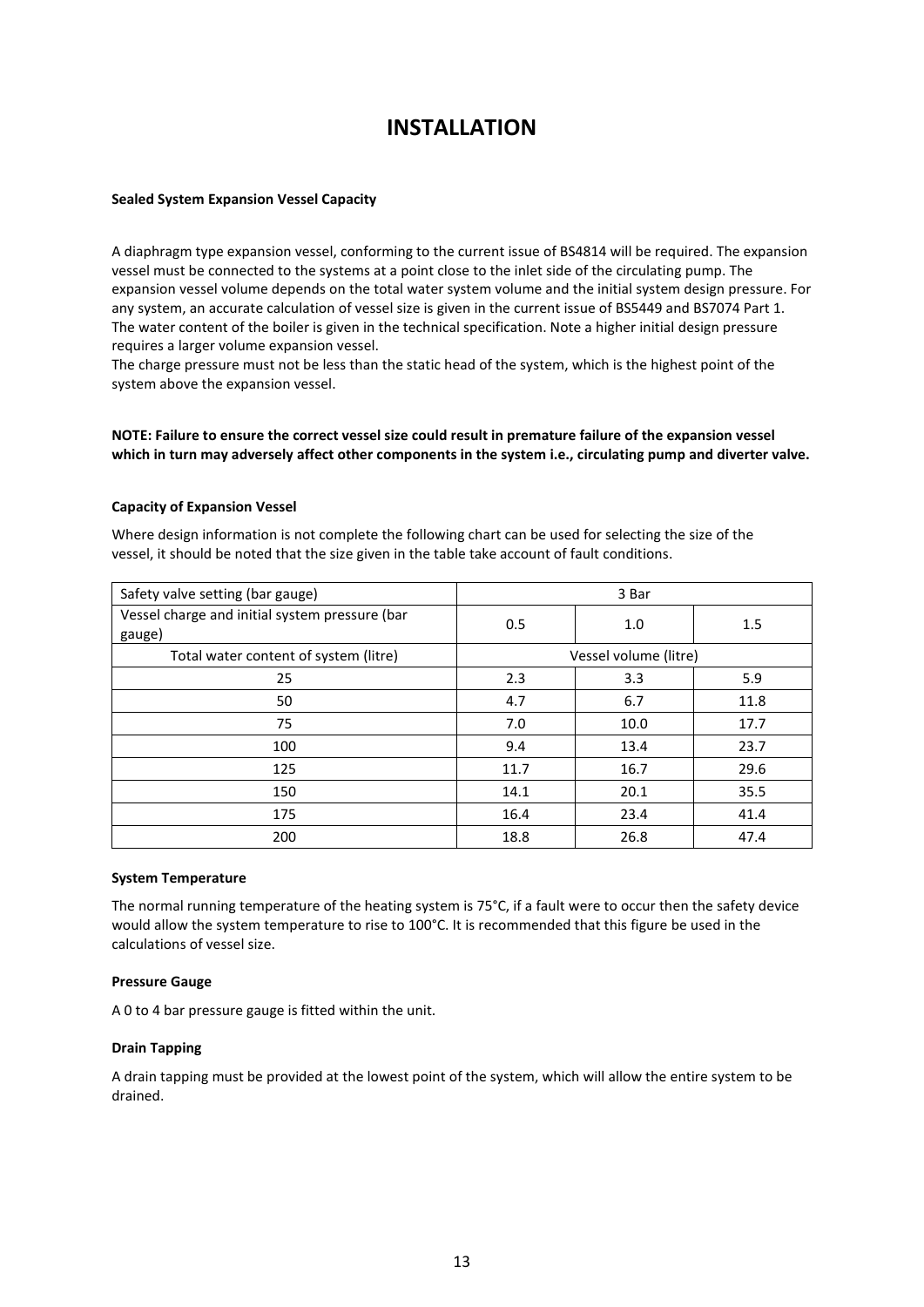#### **System Makeup**

Provision can be made by pre-pressurisation of the system via a temporary hose connection and through a double check valve (non-return) and stop valve.

There must be no permanent connection to the mains water valve supply even through a non-return valve.

#### **Inhibitor**

If using an existing system take care to drain down the entire system including the radiators, then thoroughly clean out before fitting the boiler. Attention is drawn to the current issue of BS5449 and BS7593 on the use of inhibitors in central heating systems.

#### **Magnetic Boiler Filter**

Must be fitted in the return pipe work close to the boiler.

#### **Water Connections**

Viewed from above.



**Front** 

**An optional 3/4 bsp to 22mm compression valve kit is available for purchase from Trianco. Part No: 211588**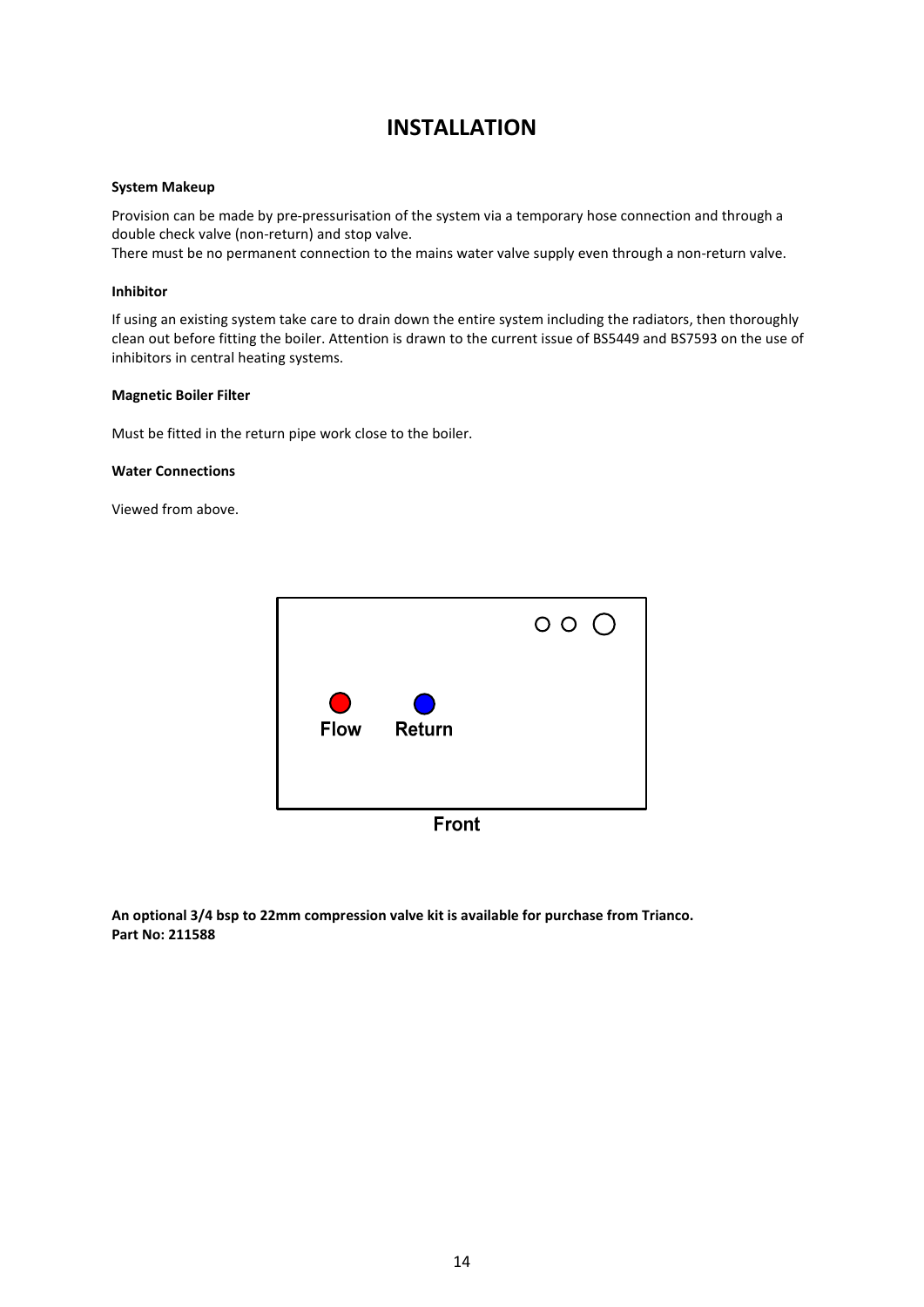#### **Pipe Work Layout Examples**

#### **Sealed System**



The boiler can also be installed on an open vented system.

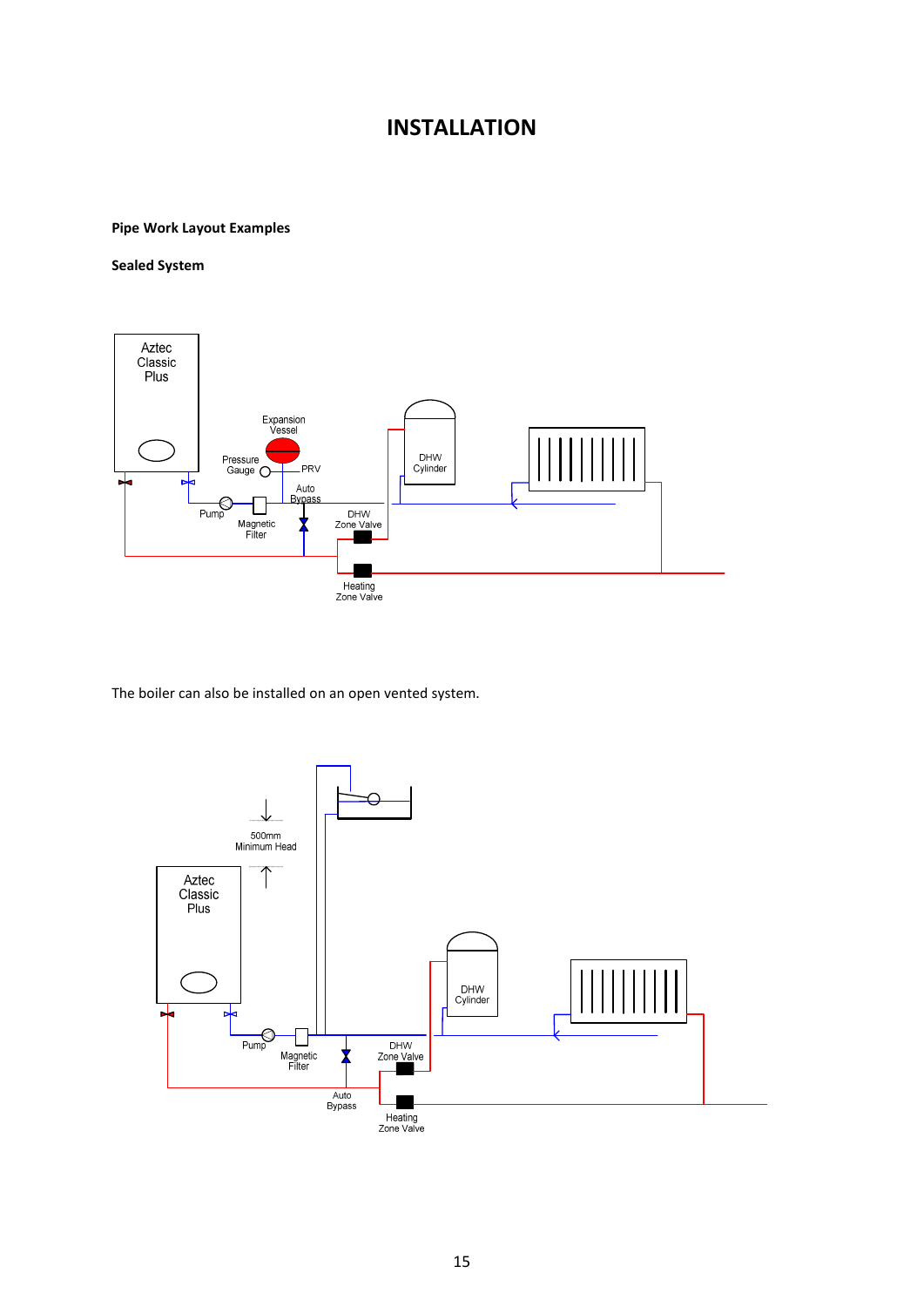#### **WIRING INSTRUCTIONS**

**All electrical work must be carried out in accordance with current IEE wiring regulations.**

**Before commencing installation check power supply to property to ensure that there is enough current and voltage available for size of boiler fitted. Consider requirements of other electrical appliances, the boiler must be connected to the mains supply by means of a double pole linked switch with 3mm contact gap in both poles.**

#### **IMPORTANT:**

After completing electrical installation work preliminary safety checks should be carried out as described in BS 7671:2001.

**NOTE:** RCD unit can be used as the isolating switch if mounted close enough to the boiler. Miniature circuit breakers MCB's **MUST** be fitted between RCD unit and boiler and RCD and any external controls. Refer to technical specification. For MCB ratings refer to wiring diagram. It is important the correct size MCB is used in the supply from the RCD to the boiler.

#### **ELECTRICAL CONNECTIONS**

#### **WARNING: THIS APPLIANCE MUST BE EARTHED.**

The mains connection block is located inside the boiler at the bottom right-hand side.

Connect the pump directly to the boiler using the pump connection terminals.

#### **Control connections are volt free. Main's voltage must not be applied to the control terminals.**

#### **IMPORTANT: CORRECT POLARITY MUST BE OBSERVED WHEN BRINGING THE MAINS SUPPLY INTO THE BOILER.**



**An optional relay is available for purchase from Trianco to allow 230VAC switching.**

**Part No: 211589**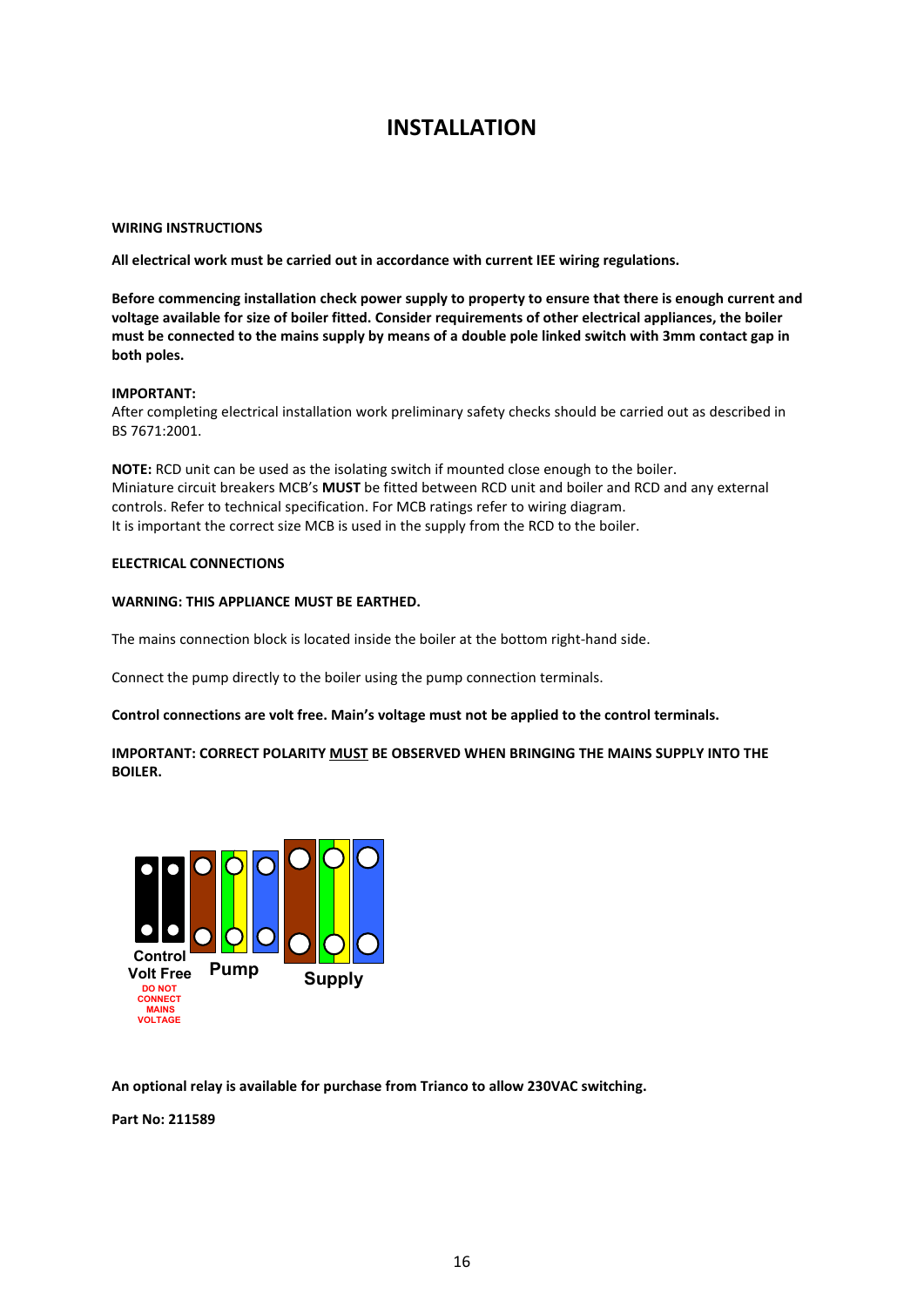### **External Controls**

#### **Control wiring is volt free, do not apply 230v This will invalidate the warranty.**

Any twin channel programmer capable of volt free switching can be used on the Aztec Classic Plus boiler. When using the "S-Plan" system the micro switches in the 2 zone valves must be supplied from the 2 Volt free terminals inside the boiler.

Low Voltage System Boiler/nest/S-Plan



#### **Optional Relay to allow 230VAC switching.**

Fit the Relay on to the DIN rail on the left-hand side of the black terminals.

Remove the two black volt free wires from the top of the black terminals.

Fit one black wire to terminal 11 of the relay, Fit the other black wire to terminal 14.

230 Volt switching is now available by connecting the Switched live from the controls to A1 on the relay and a Neutral wire from the controls to A2 on the relay.

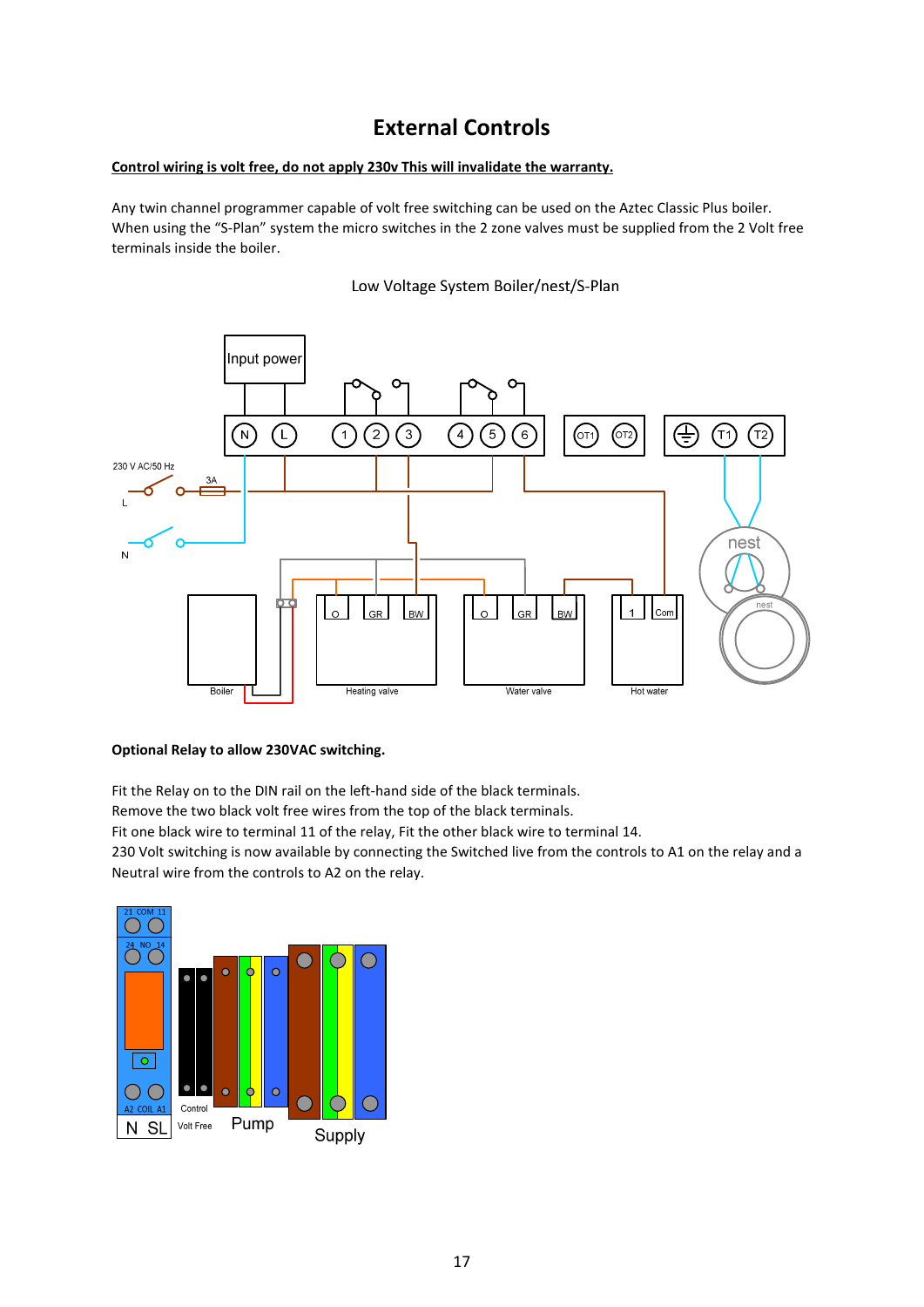### **TECHNICAL DETAILS**

| <b>TECHNICAL DETAILS</b>       | <b>UNIT</b>                      | 6kW       | 10kW | 12kW | 14kW |  |
|--------------------------------|----------------------------------|-----------|------|------|------|--|
| <b>Electrical Input</b>        | kW                               | 6         | 10   | 12   | 14   |  |
| <b>Supply Current</b>          | Amp                              | 25        | 44   | 51   | 61   |  |
| <b>RCD Rating</b>              | Amp                              | 32        | 50   | 63   | 80   |  |
| Minimum Cable Size             | mm                               | 4         | 10   | 10   | 16   |  |
| Weight                         | Кg                               | 12.7      |      |      |      |  |
| <b>Water Content</b>           | litres                           | 0.8       |      |      |      |  |
| Width                          | mm                               | 360       |      |      |      |  |
| Depth                          | <sub>mm</sub>                    | 240       |      |      |      |  |
| Height                         | mm                               | 580       |      |      |      |  |
| <b>Mains Supply</b>            |                                  | 230V 50Hz |      |      |      |  |
| <b>Max Operating Pressure</b>  | 300 kPa / 3 bar                  |           |      |      |      |  |
| <b>Test Pressure</b>           | 600 kPa / 6 bar                  |           |      |      |      |  |
| <b>Minimum Flow Rate</b>       | $8$ l/min                        |           |      |      |      |  |
| <b>Boiler Flow Temperature</b> | Adjustable between 30°C and 80°C |           |      |      |      |  |
| <b>Limit Thermostats</b>       | Factory set at 140°C             |           |      |      |      |  |
| CH Flow & Return               | 3⁄4 BSP Male                     |           |      |      |      |  |
| Maximum Flow Temp CH           | 80°C                             |           |      |      |      |  |
| <b>Casing Finish</b>           | Stove enamelled white            |           |      |      |      |  |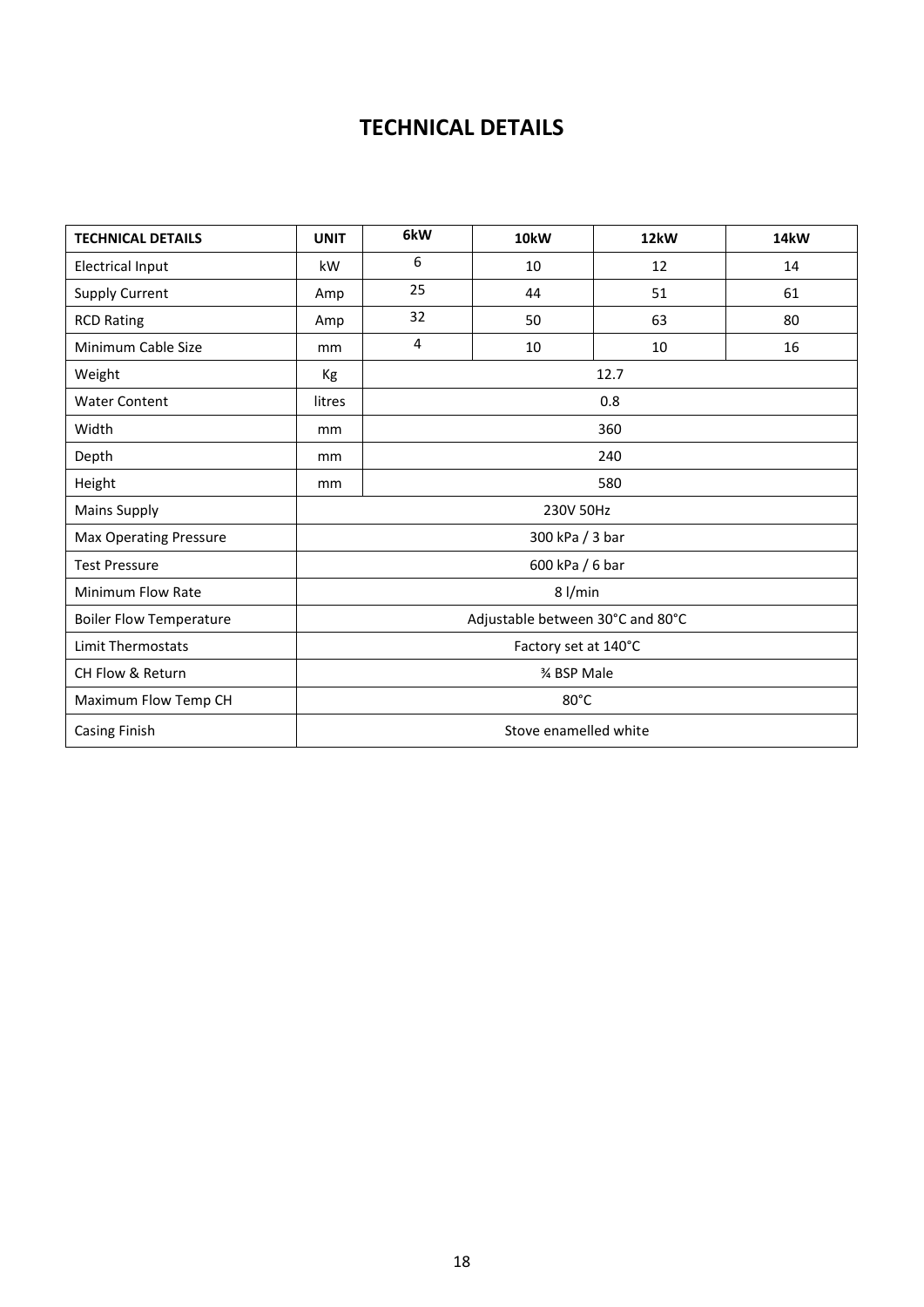### **BOILER SPARES**

| <b>ITEM</b>             | <b>DESCRIPTION</b>              | <b>QTY</b>   | 6Kw       | 10Kw      | 12kW      | 14 <sub>k</sub> W |
|-------------------------|---------------------------------|--------------|-----------|-----------|-----------|-------------------|
| $\mathbf{1}$            | <b>Outer Cover - 1</b>          | $\mathbf{1}$ | 225001    | 225001    | 225001    | 225001            |
| $\overline{\mathbf{c}}$ | <b>PCB</b>                      | 1            | 225002    | 225002    | 225002    | 225002            |
| 3                       | <b>Heat Exchanger</b>           | $\mathbf{1}$ | 225003    | 225003    | 225003    |                   |
| 4                       | <b>Heating Flow Connection</b>  | 1            | 225004    | 225004    | 225004    | 225004            |
|                         |                                 |              |           |           |           |                   |
|                         |                                 |              |           |           |           |                   |
|                         |                                 |              |           |           |           |                   |
|                         |                                 |              |           |           |           |                   |
|                         |                                 |              |           |           |           |                   |
| 10                      | <b>Expansion Board</b>          | 2            | 225010    | <b>NA</b> | <b>NA</b> | <b>NA</b>         |
| 10                      | <b>Expansion Board</b>          | 1            | <b>NA</b> | 225011    | 225011    | 225011            |
| 11                      | <b>Display</b>                  | $\mathbf{1}$ | 225012    | 225012    | 225012    | 225012            |
| 12                      | <b>Display Cover</b>            | $\mathbf{1}$ | 225013    | 225013    | 225013    | 225013            |
|                         |                                 |              |           |           |           |                   |
| 14                      | <b>Heating Flow Sensor</b>      | $\mathbf{1}$ | 225015    | 225015    | 225015    | 225015            |
|                         |                                 |              |           |           |           |                   |
| 16                      | <b>Cable Gland</b>              | $\mathbf{1}$ | 225017    | 225017    | 225017    | 225017            |
|                         |                                 |              |           |           |           |                   |
| 18                      | <b>Boiler Casing</b>            | $\mathbf{1}$ | 225019    | 225019    | 225019    | 225019            |
|                         |                                 |              |           |           |           |                   |
| 20                      | <b>Heating Limit Thermostat</b> | $\mathbf{1}$ | 225021    | 225021    | 225021    | 225021            |
|                         |                                 |              |           |           |           |                   |
| 22                      | <b>Control Box Cover</b>        | $\mathbf{1}$ | 225023    | 225023    | 225023    | 225023            |
|                         |                                 |              |           |           |           |                   |
|                         |                                 |              |           |           |           |                   |
| 25                      | <b>Heating Flow</b>             | 1            | 225026    | 225026    | 225026    | 225026            |
| 26                      | <b>Heating Return</b>           | $\mathbf{1}$ | 225027    | 225027    | 225027    | 225027            |
|                         |                                 |              |           |           |           |                   |
| 28                      | <b>Pressure Relief Pipe</b>     | 1            | 225029    | 225029    | 225029    | 225029            |
| 29                      | <b>Brass valve set</b>          | $\mathbf{1}$ | 225030    | 225030    | 225030    | 225030            |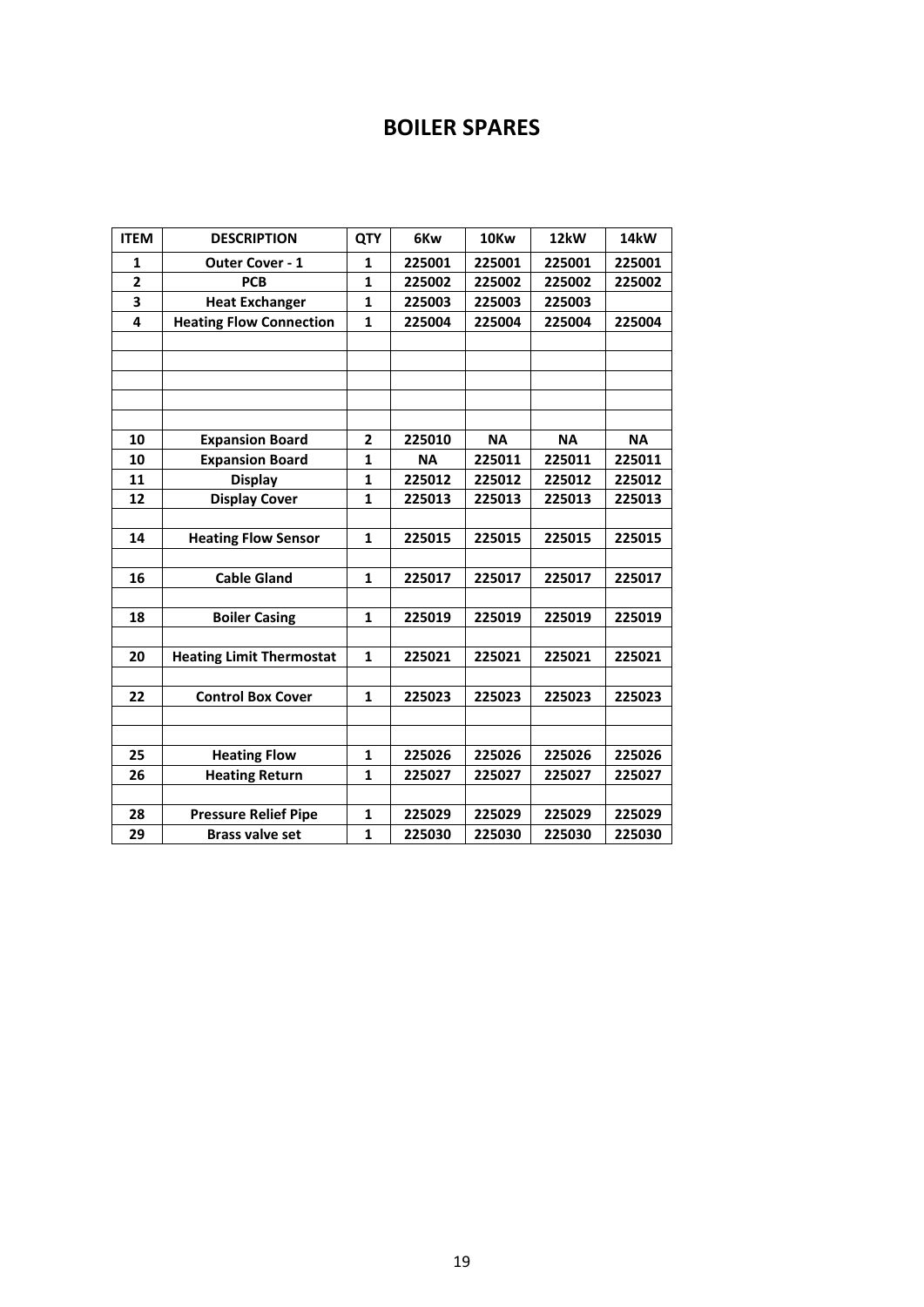### **BOILER SPARES**